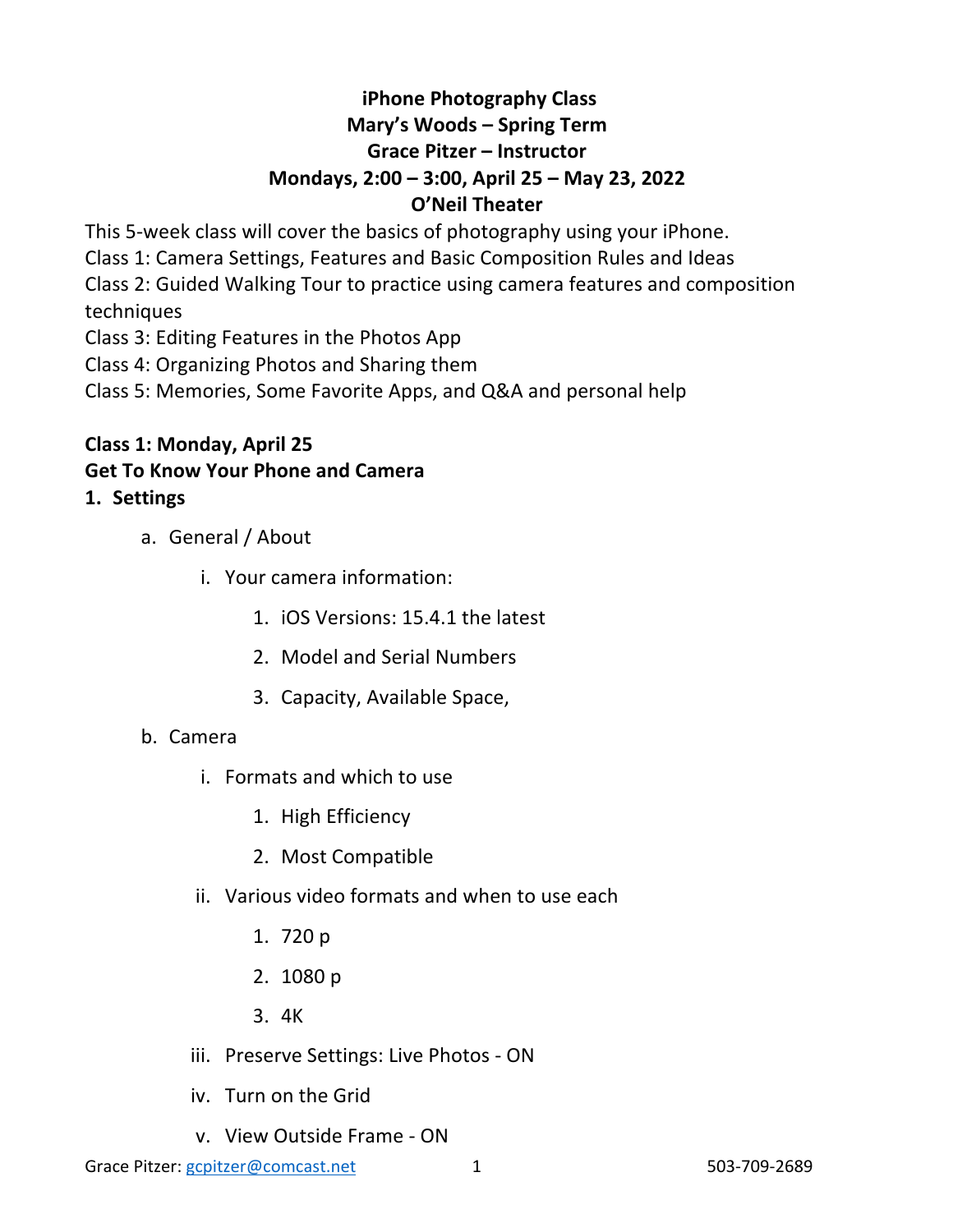## **2. Shooting Techniques**

- a. Quick Access to camera
	- i. Older phones swipe up
	- ii. iPhone X and up swipe left
	- iii. Newer phones 3D Push camera icon on lock screen
- b. How to hold your camera steady
	- i. Use both hand, elbows into sides
	- ii. Touch shutter don't jab at it, avoid causing a BURST
	- iii. Brace phone on something stable: knee, object on location, tripod
- c. Multiple ways to release the shutter
	- i. Shutter Button, Volume Up, Wired Headphones

#### **3. Camera Features**

- a. **Camera on Your Phone – What do you have?**
	- i. Standard Wide-Angle lens
	- ii. Ultra-Wide-Angle lens
	- iii. 2X or 3X Telephoto lens
- b. **Focus**
- c. **Exposure**
- d. **Flash**, when to use: On, Off, Auto
- e. **Live Photos**,
	- i. How it works, how to view
	- ii. When to use it
	- iii. What you can do with them: Loop, Bounce & Long Exposure
- f. **Timer** and how it works
	- i. Off, 3 seconds, and 10 seconds
	- ii. Takes a Burst of 10 shots
- g. **Filters**, why not to use them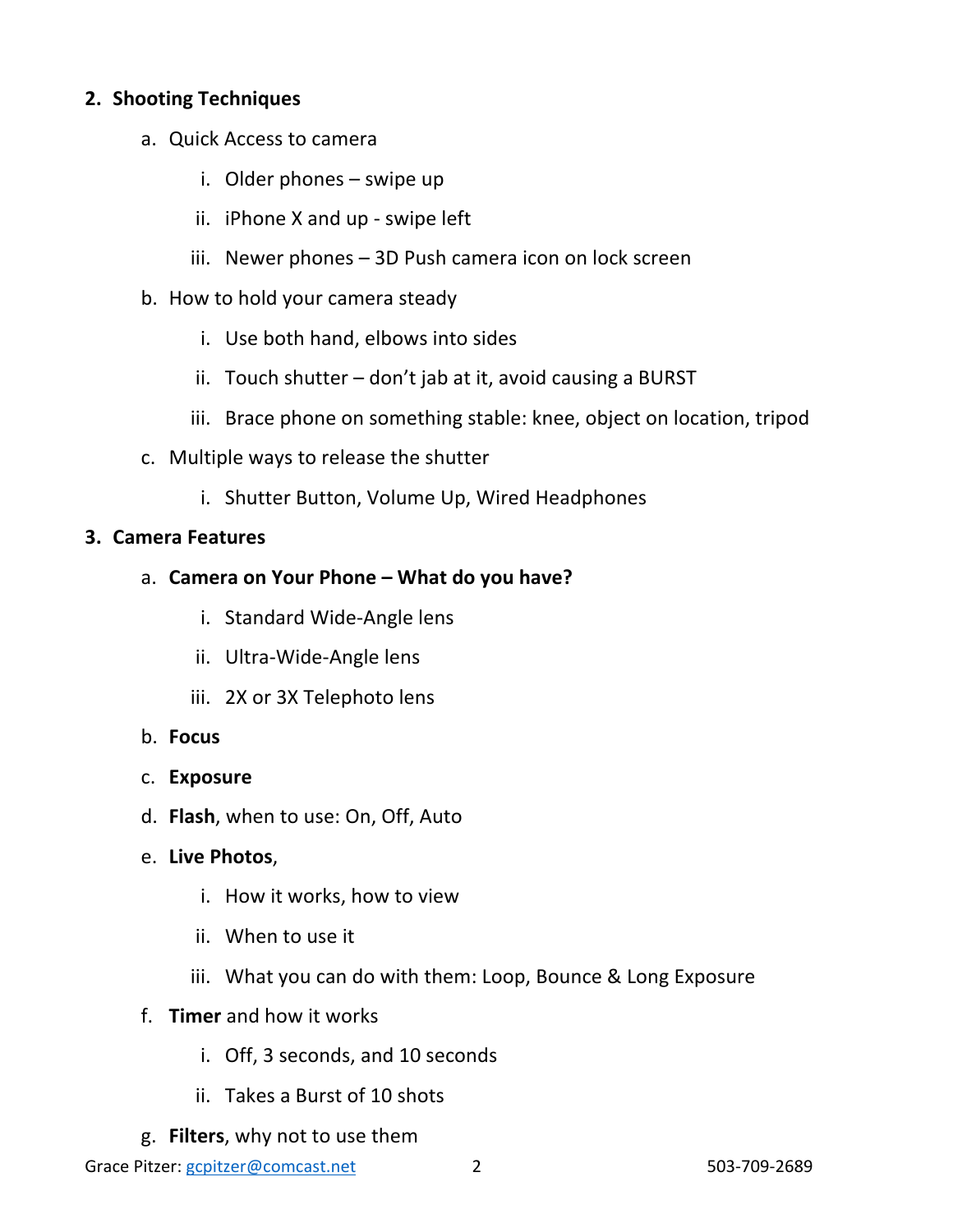#### h. **Bursts** and how to choose the best

- i. Hold down shutter button on older phones
- ii. iPhone 11, 12 and 13: pull shutter button to the left
- iii. Good for action shots
- iv. Select the best afterward

## i. **Panoramas** Techniques

- i. Both Horizontal and Vertical
- ii. Determine composition on both ends
- iii. Practice movement before taking picture
- j. **Aspect Ratios**, 4:3 and 16:9 and square

## k. **Portrait Mode**

- i. Different lighting options
- ii. iPhone 11, 12 & 13, f/stop for depth of field
- iii. Doesn't work with Ultra-Wide lens
- **l. Night Mode:** Low Lighting, 1, 2 and 3 second time exposure
	- i. Hold Steady for sharp photo
- m. **Video**, **Slow Motion** and **Time Exposure**, discuss tripods

## n. **Screenshots:**

- i. **Volume UP and Power button at the same time**
- ii. Very useful when doing research